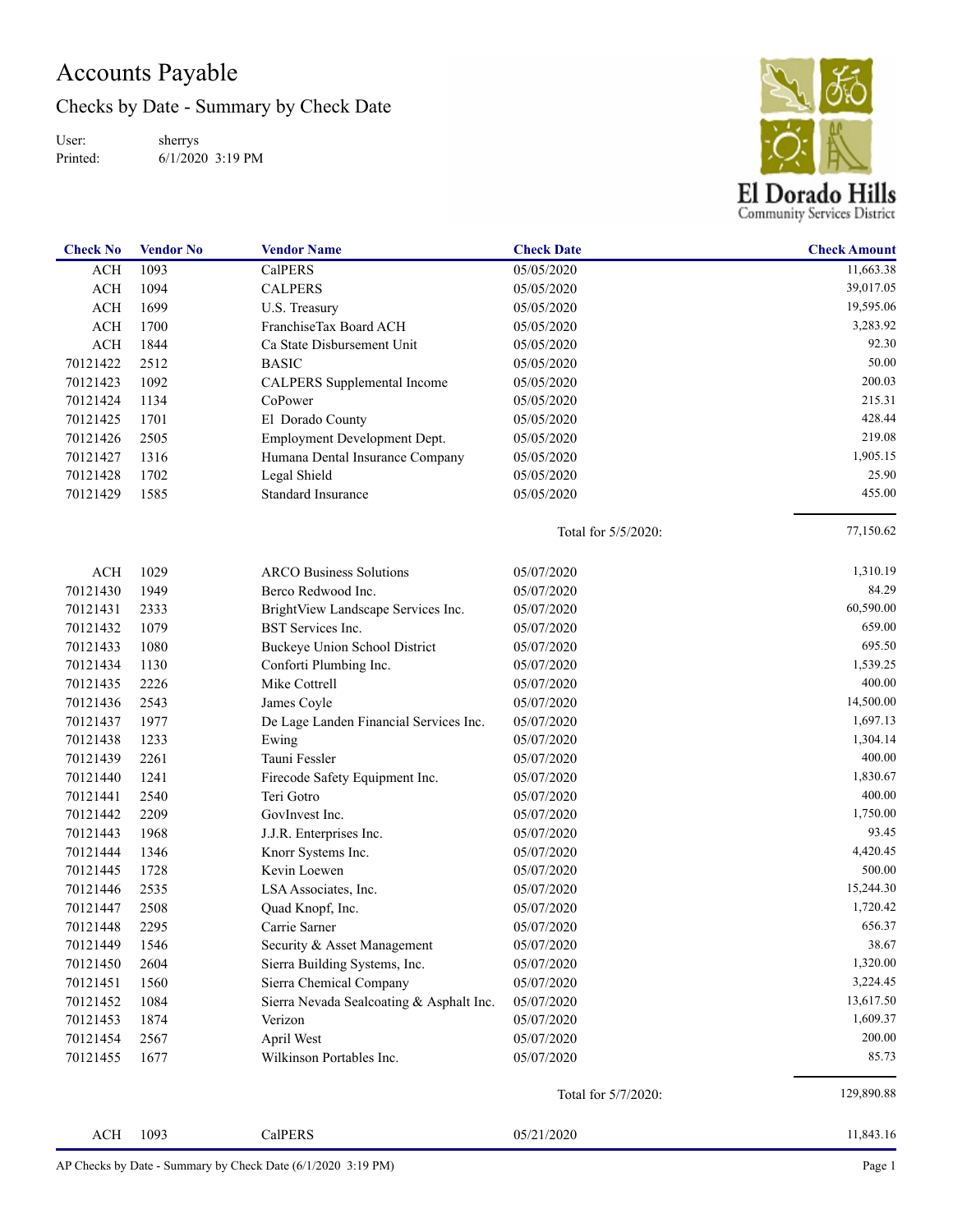| <b>Check No</b> | <b>Vendor No</b> | <b>Vendor Name</b>                      | <b>Check Date</b>    | <b>Check Amount</b> |
|-----------------|------------------|-----------------------------------------|----------------------|---------------------|
| <b>ACH</b>      | 1699             | U.S. Treasury                           | 05/21/2020           | 19,468.15           |
| ACH             | 1700             | FranchiseTax Board ACH                  | 05/21/2020           | 3,066.60            |
| <b>ACH</b>      | 1844             | Ca State Disbursement Unit              | 05/21/2020           | 92.30               |
| 70121456        | 2448             | Ally Bank                               | 05/21/2020           | 216.72              |
| 70121457        | 2512             | <b>BASIC</b>                            | 05/21/2020           | 50.00               |
| 70121458        | 2522             | <b>Basic Pacific</b>                    | 05/21/2020           | 292.86              |
| 70121459        | 1092             | CALPERS Supplemental Income             | 05/21/2020           | 2,928.71            |
| 70121460        | 1701             | El Dorado County                        | 05/21/2020           | 493.43              |
| 70121461        | 2505             | Employment Development Dept.            | 05/21/2020           | 219.08              |
|                 |                  |                                         | Total for 5/21/2020: | 38,671.01           |
| <b>ACH</b>      | 1699             | U.S. Treasury                           | 05/22/2020           | 7,460.00            |
| <b>ACH</b>      | 1700             | FranchiseTax Board ACH                  | 05/22/2020           | 1,520.00            |
| 70121462        | 2609             | ScholarShare529                         | 05/22/2020           | 785.76              |
| 70121463        | 2609             | ScholarShare529                         | 05/22/2020           | 785.76              |
| 70121464        | 1012             | Advanced Auto & Truck                   | 05/22/2020           | 734.61              |
| 70121465        | 1018             | Airgas National Carbonation             | 05/22/2020           | 131.96              |
| 70121466        | 2608             | Caryn Argenio                           | 05/22/2020           | 60.00               |
| 70121467        | 1002             | AT&T                                    | 05/22/2020           | 1,755.83            |
| 70121468        | 1003             | AT&T                                    | 05/22/2020           | 1,819.40            |
| 70121469        | 2524             | AT&T                                    | 05/22/2020           | 884.06              |
| 70121470        | 2544             | AT&T                                    | 05/22/2020           | 40.50               |
| 70121471        | 2466             | Judy Bakke                              | 05/22/2020           | 60.00               |
| 70121472        | 2240             | Benson Fence Co. A Corp.                | 05/22/2020           | 2,775.00            |
| 70121473        | 1949             | Berco Redwood Inc.                      | 05/22/2020           | 1,836.88            |
| 70121474        | 2333             | BrightView Landscape Services Inc.      | 05/22/2020           | 4,710.87            |
| 70121475        | 1362             | Lance Brunner                           | 05/22/2020           | 1,824.22            |
| 70121476        | 1259             | Carson Landscape Inc.                   | 05/22/2020           | 9,560.00            |
| 70121477        | 1716             | <b>Centro Print Solutions</b>           | 05/22/2020           | 403.82              |
| 70121478        | 1130             | Conforti Plumbing Inc.                  | 05/22/2020           | 4,600.00            |
| 70121479        | 2612             | Cook General Engineering Inc.           | 05/22/2020           | 20,122.00           |
| 70121480        | 1242             | Corelogic Solutions LLC                 | 05/22/2020           | 440.00              |
| 70121481        | 2605             | Datacate Inc.                           | 05/22/2020           | 12,700.00           |
| 70121482        | 2166             | David Taussig & Associates Inc.         | 05/22/2020           | 6,853.22            |
| 70121483        | 1977             | De Lage Landen Financial Services Inc.  | 05/22/2020           | 1,697.13            |
| 70121484        | 2568             | Do-Right Concrete, Inc.                 | 05/22/2020           | 6,700.00            |
| 70121485        | 1212             | El Dorado County                        | 05/22/2020           | 1,628.00            |
| 70121486        | 2030             | El Dorado County HHSA                   | 05/22/2020           | 13,018.65           |
| 70121487        | 1233             | Ewing                                   | 05/22/2020           | 2,689.15            |
| 70121488        | 2526             | Scott Faber                             | 05/22/2020           | 300.00              |
| 70121489        | 2341             | First Alarm Security & Patrol Inc.      | 05/22/2020           | 630.00              |
| 70121490        | 2607             | Rachna Gaur                             | 05/22/2020           | 38.00               |
| 70121491        | 1322             | Iron Mountain                           | 05/22/2020           | 658.19              |
| 70121492        | 1974             | Terry Keplinger                         | 05/22/2020           | 10,200.00           |
| 70121493        | 1353             | Kronick Moskovitz Tiedemann & Girard    | 05/22/2020           | 5,355.00            |
| 70121494        | 2491             | KYA Services LLC                        | 05/22/2020           | 228,630.14          |
| 70121495        | 1430             | Neighborly Pest Management Inc.         | 05/22/2020           | 675.00              |
| 70121496        | 2295             | Carrie Sarner                           | 05/22/2020           | 411.84              |
| 70121497        | 1560             | Sierra Chemical Company                 | 05/22/2020           | 1,915.79            |
| 70121498        | 1586             | Stantec Consulting Services Inc.        | 05/22/2020           | 28,034.41           |
| 70121499        | 1996             | <b>State Industrial Products</b>        | 05/22/2020           | 1,004.28            |
| 70121500        | 2074             | Totlcom Inc.                            | 05/22/2020           | 3,664.00            |
| 70121501        | 1641             | U.S. Bank Corporate Payment Systems     | 05/22/2020           | 63,768.80           |
| 70121502        | 2457             | Umpqua Bank                             | 05/22/2020           | 1,685.28            |
| 70121503        | 2610             | Underground Service Alert of N. CA & NV | 05/22/2020           | 1,006.89            |
| 70121504        | 1645             | United Rentals N. America Inc.          | 05/22/2020           | 3,749.63            |
|                 |                  |                                         |                      |                     |